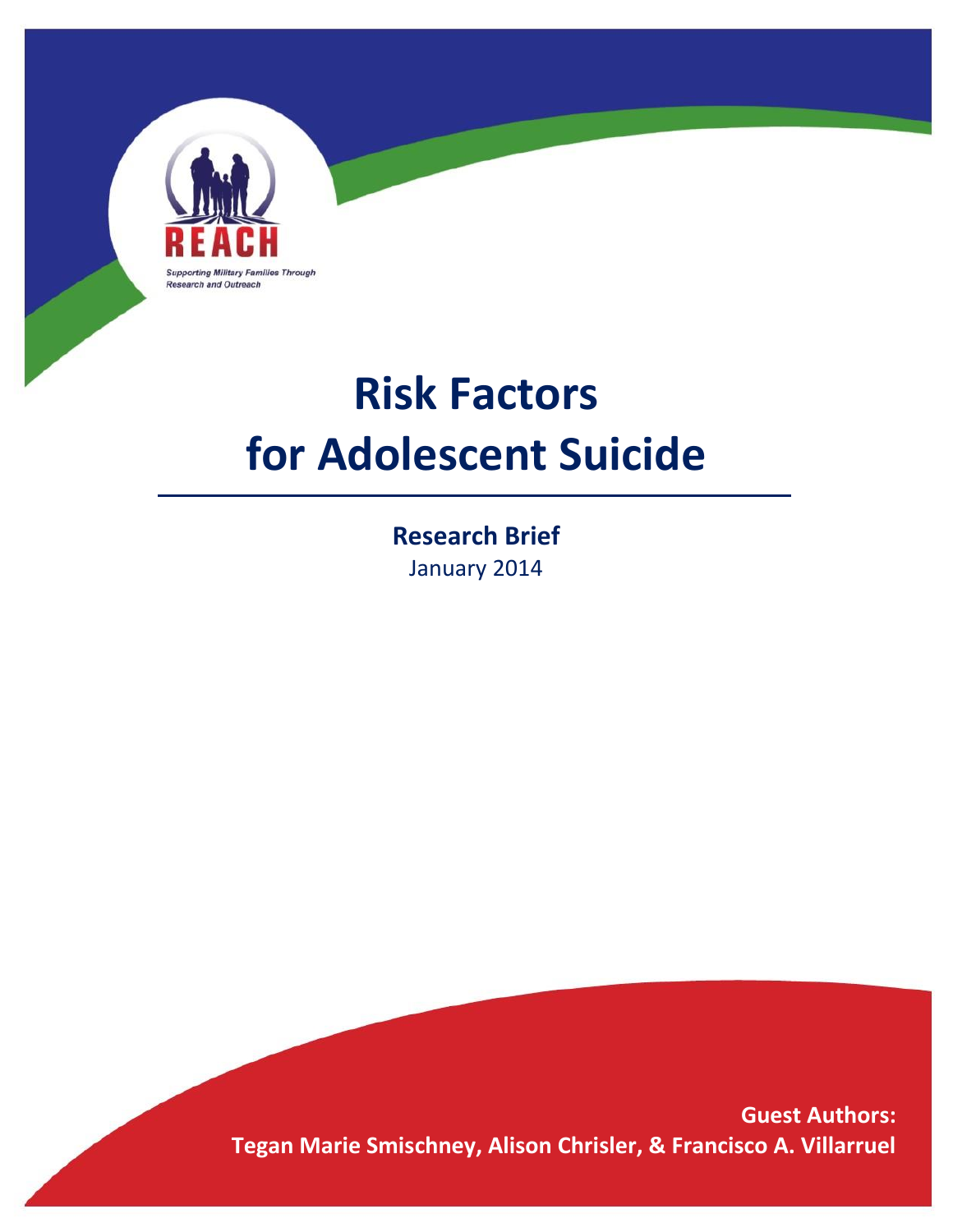#### **Prepared By**

The Military REACH Team The Research and Outreach (REACH) Laboratory The University of Minnesota

#### **Guest Authors:**

Tegan Marie Smischney Alison Chrisler Francisco A. Villarruel

#### **Military REACH Team:**

Lynne M. Borden, PhD (PI) Deborah M. Casper, PhD Kyle R. Hawkey, MEd Stacy Hawkins, PhD Bryna Koch, MPH Michelle Wittcoff Kuhl, PhD

## **For additional information, please contact:** Lynne M. Borden, PhD *Department of Family Social Science* The University of Minnesota [lmborden@umn.edu](mailto:lmborden@umn.edu) (612) 625-4227





**COLLEGE OF AGRICULTURE & LIFE SCIENCES** 

Developed in collaboration with the Department of Defense's Office of Family Policy, the National Institute of Food and Agriculture, and the U.S. Department of Agriculture under The University of Minnesota Award No. 2013-48710-21515 and The University of Arizona Award No. 2009-48667-05833.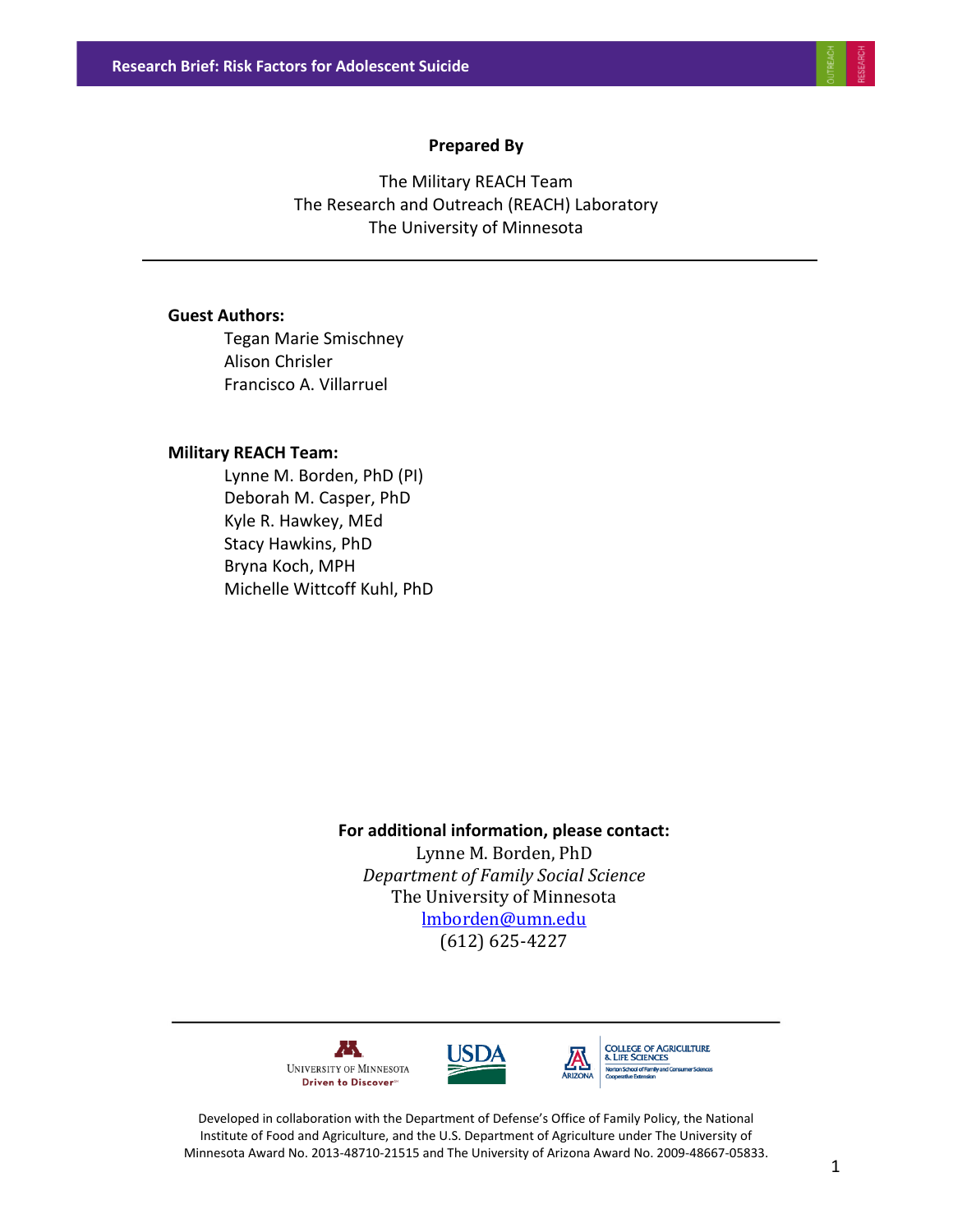# **Introduction**

Suicide is currently the third leading cause of death for youth between the ages of 15 and 24, and each year, nearly 4,600 youth ages 10 to 24 commit suicide3. Even more troubling, for every completed suicide among youth ages 15 to 24, there are between 100 and 200 suicide attempts6. In fact, a nationally representative survey of youth conducted in 2011 found that 15.8% of high school students seriously contemplated suicide in the last year, 12.8% had made a plan to commit suicide, 7.8% had attempted suicide at least once, and  $2.4\%$  received medical care for an injury sustained during a suicide attempt<sup>4</sup>. These troubling statistics point to a serious problem for youth today.

# **Research Findings**

Overt suicidal behaviors may serve as a potential warning sign to family, friends, teachers, and mental health professionals<sup>18</sup>. Talking about suicide, or wishing one was dead, giving away one's prized possessions, engaging in self-destructive behaviors (with or without

suicidal intent), writing a will, sharing a desire to commit suicide on social media, or overtly threatening to commit suicide to family, peer, or other adults are only a few examples of suicidal behavior. However, it is important to remember not all adolescents who commit suicide display these behaviors and not all adolescents who engage in these behaviors are suicidal19.



Research suggests that a variety of factors are associated with the increased risk of suicidal behaviors among adolescents. Adolescents that

experience or are exposed to more than one risk factor, are at an increased risk for engaging in suicidal behaviors<sup>17</sup>. Risk factors associated with suicidal ideation include biological, environmental, and psychological factors.

## **Biological Risk Factors**

Biological factors associated with suicidal behaviors among youth include gender, ethnicity, and sexual orientation. Although female adolescents report higher rates of depression, anxiety, suicidal thoughts, ideations, and suicide attempts, males are four times more likely to die because of suicide<sup>3</sup>. One explanation for this contradiction is that males tend to use more lethal means to commit suicide (such as firearms), whereas females choose methods that are more responsive to medical interventions (such as drug overdose or poisoning) <sup>3</sup>.

Ethnicity can also play a role in suicide risk among adolescents. Youth between the ages of 15 and 34 who identify as Native American or Alaskan Natives have a rate of suicide 2.4 times higher than the national average, and suicide is the second leading cause of death among this group3. In 2011, a nationally representative sample of high school students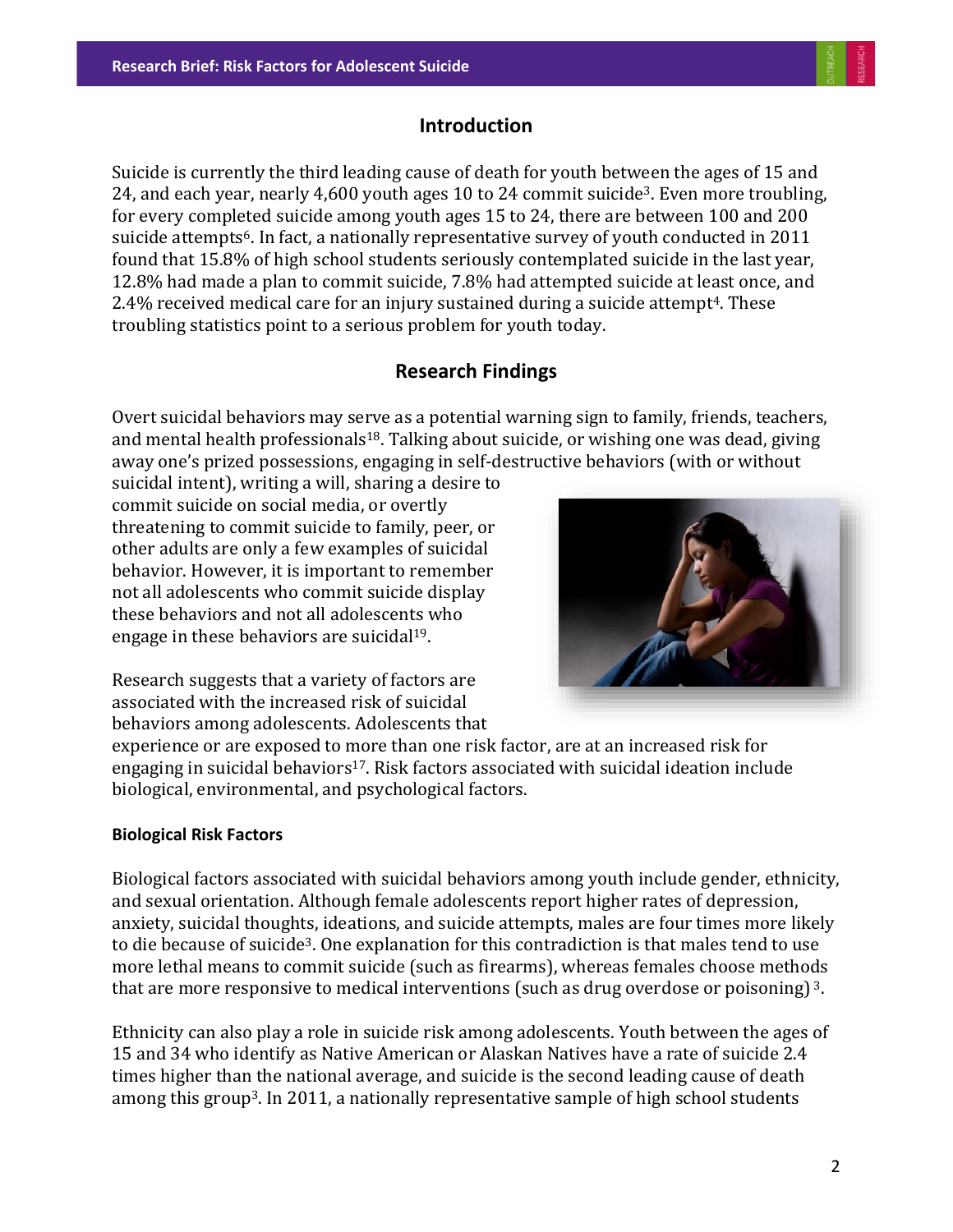showed that Hispanic adolescents reported attempting suicide more often than African American and White students, 13.5% versus 8.8% and 7.9%, respectively<sup>4</sup>. Issues of immigration status and acculturative stress have also been related to suicidal ideation amongst Latinas, who report higher levels of suicide attempts than their African-American or White peers<sup>15</sup>. However, the rate of adolescent suicide among African-American male

youth saw an increase early in the decade28. Unfortunately, most suicide intervention and prevention programs are based upon the known risk factors for Caucasians due to their higher rate of suicide in the past. However, researchers are now beginning to investigate potential risk factors that may be unique to other ethnic groups7,28.

Research has also found an association between sexual orientation and suicidality. In particular, suicidal thoughts and attempts are higher among gay and bisexual males than their heterosexual counterparts, especially during adolescence6,21. This, in part, may be due to the increased risk of

# **Biological Risk Factors for Adolescent Suicide**

- Being female (increased suicidal behaviors)
- Being male (increased suicide fatality)
- Being Native American, Alaska Native, or Hispanic/Latino

parental and peer rejection of those who identify as gay or bisexual as well as the social stigma and victimization this group faces<sup>5</sup>. Females who identify as lesbian or bisexual, however, do not seem to engage in suicidal behaviors at higher rates than heterosexual females. This may be due to the fact the female roles in society allow for more variation than do male roles of masculinity<sup>21</sup> (see also BRIEF).

#### **Environmental Risk Factors**

A stressful life event often occurs before a suicide attempt for adolescents<sup>26</sup>. Although not the cause of suicide, these events may make an adolescent feel more vulnerable, contribute to a feeling of hopelessness and despair, or cause the adolescent to become overwhelmed or act impulsively. Relationship breakups, parental divorce, death of a loved one, military deployment of a parent, academic failure, and physical/sexual child abuse are events often

# **Environmental Risk Factors for Adolescent Suicide**

- Family stress and conflict
- Poor social skills
- Low self-concept

cited as occurring prior to a suicide attempt $13,16$ . Although these situations are experienced by most adolescents at some point, research suggests that many of these negative life stressors in combination with a psychiatric disorder can greatly contribute to suicide risk and behaviors25.

Still, several environmental factors can serve to protect youth. For instance, positive parental relationships are one of the most consistent protective factors<sup>13</sup>. In addition, adolescents who attempted suicide describe their families as stressful, unsupportive, highly conflicted, and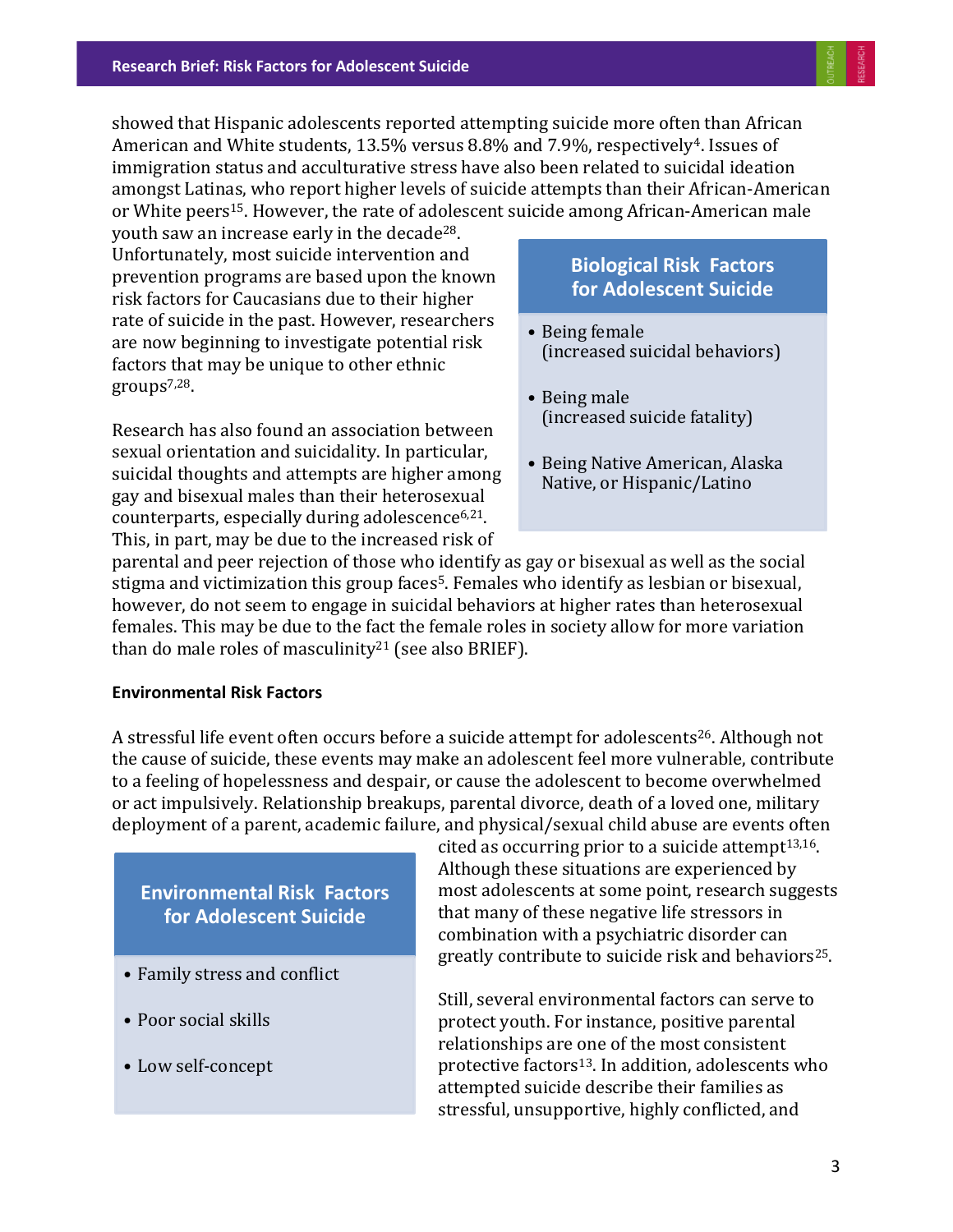emotionally distant<sup>14</sup>. Adolescents who are more connected and supported by their family have a lower risk of engaging in suicidal behaviors<sup>13</sup>.

Peer relationships and school environment also seem to play a role in adolescent suicide. During adolescence, the primary attachment shifts from parental figures to peers <sup>19</sup>. These relationships can impact youth in a variety of ways. Having poor social skills, low selfconcept and social self-concept, and feeling rejected or isolated by peers can serve as a risk factor for adolescents<sup>19</sup>. This may be particularly true for females who tend to look to peers for support.

Finally, recent studies have started investigating the impact of technology on adolescent suicide risk. It has long been recognized that media coverage on suicide can lead to suicide clusters (an excess number of suicides or attempts than would be expected in a particular community at a particular time)  $\delta$ . It is estimated that up to 13% of adolescent suicides occur in clusters for youth between the ages of 15 and 248. Further, the internet can provide youth with information about how to commit suicide successfully and may even encourage youth to commit suicide1. However, the internet also allows youth to access information about where and how to get help<sup>1</sup>. More research is needed to fully understand technology's impact on adolescent suicide.

#### **Psychological Risk Factors**

Mental health problems and psychiatric disorders are known to be a risk factor for suicidal behavior among adolescents. In one study, Shaffer and Craft (1999) found that over 90% of adolescents who committed suicide had suffered from one or more psychiatric disorders (such as anxiety, depression, post-traumatic stress disorder, or schizophrenia). Such

psychiatric disorders place youth at an increased risk of suicide, but any combination of these disorders can increase the risk of suicide substantially. Depression is the most common disorder associated with adolescent suicide and suicidal behaviors, and often co-exists with other diagnosed disorders26. For example, prior suicide attempts by the adolescent increase the chances of subsequent suicidal behaviors and death<sup>3</sup>.

Research also shows that adolescents who engage in suicidal behaviors tend to behave more aggressively and impulsively, lack positive coping

# **Psychological Risk Factors for Adolescent Suicide**

- Mental health problems and diagnosed psychiatric disorders
- Poor coping skills
- Substance use/abuse

and problem solving skills, feel less supported by family and friends, and have a general feeling of hopelessness6,22,23,27. Although many of these behaviors can be associated with a psychiatric diagnosis, it may be important to assess for these behaviors among adolescents independent of a psychiatric diagnosis.

Substance abuse also impacts rates of adolescent suicide. Groves, Stanley, and Sher (2007) found that while under the influence of alcohol, adolescent girls were three times more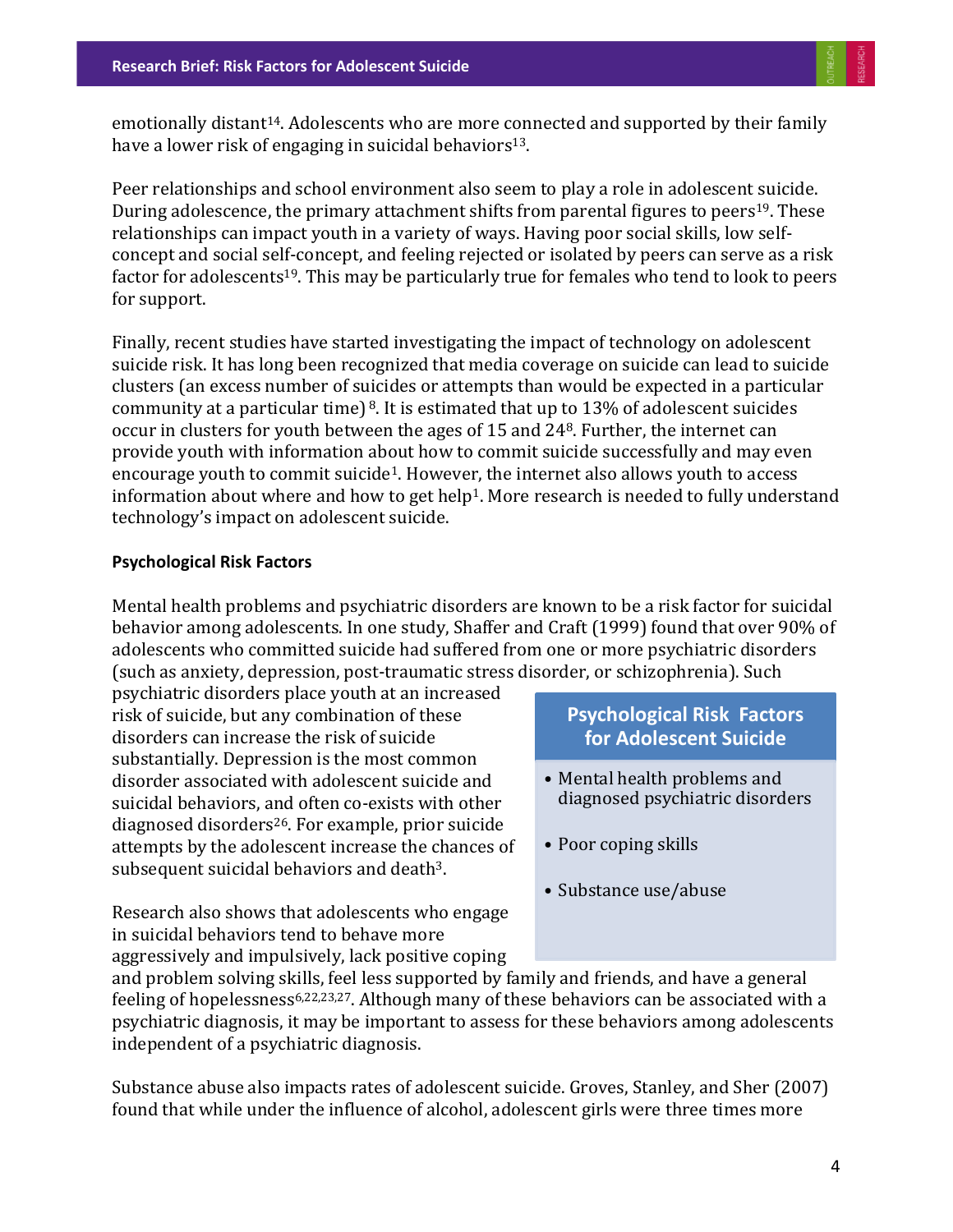likely to attempt suicide. For males, the risk was even higher, making a suicide attempt 17 times more likely when alcohol was involved. The combination of mental health problems and substance use may be even more dangerous. Particularly among males, the existence of conduct disorder, substance abuse and depression can be fatal. Limiting youth's access to drugs and alcohol can deter rates of adolescent suicide25.

# **Future Directions for the Field**

Most literature on adolescent suicide addresses the potential risk factors and demographics of youth who engage in suicidal behaviors. Although this is helpful and provides a solid foundation for understanding suicide and designing effective interventions, it can over simplify the complexities of suicide. This approach may also exclude other high-risk adolescents who do not fit the general profile of a suicidal adolescent. Further, more research that looks at potential protective factors is needed. Little research has considered how we can protect adolescents from engaging in suicidal behaviors. Instead, the focus has been on risk factors. This limits the effectiveness of our ability to assess, recognize, and intervene in adolescent suicide. Finally, the field needs to continue investigating the impact of the media and social networks on suicide. With adolescents' growing technological intelligence and the advancements of technology, misuses of online or technological outlets may dramatically increase. Although youth have more access to helpful information, they also have access to information that could increase their chances of attempting and completing a suicide.

#### **Implications**

Implications of these research findings should be considered at several levels of context, including youth, parents and family.



# **Parents and Family**

- Parents should seek to be appropriately involved, close, and supportive of their adolescents.
- It is critical that parents talk to their kids about suicide in a loving, trusting, nonjudgmental way and be knowledgeable about available resources in their community.
- Identifying and limiting access to potential suicidal risk factors such as drugs, alcohol, and firearms may help reduce the risk of suicide.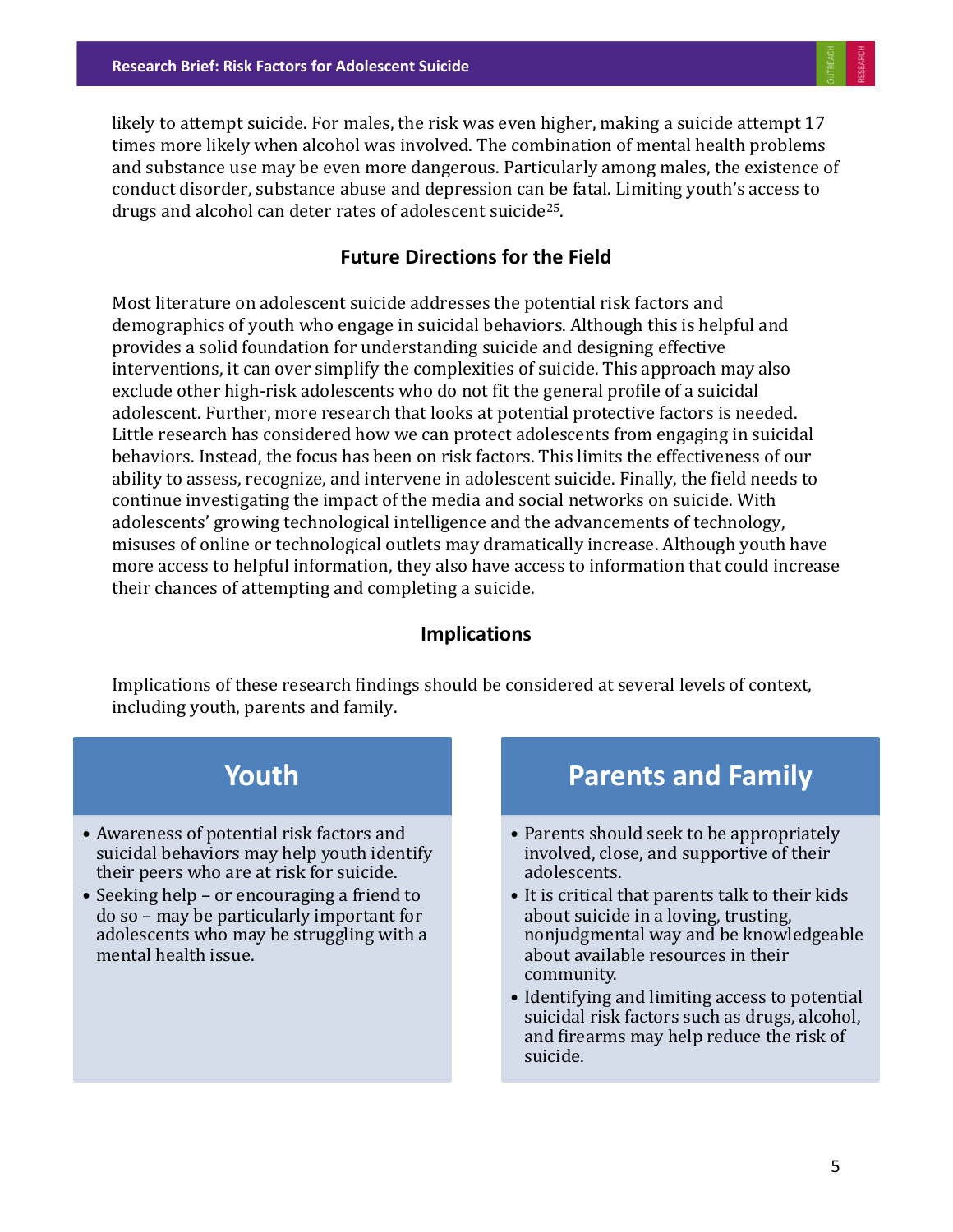Additionally, implications of research findings should be considered at the community and school levels.



## **In Practice**

There are several recommendations for programs and policies that derive from this review:

# **Policies**

- Policies that limit access to guns can help decrease suicide risk.
- Mandating suicide education as a requirement of schools curriculum can help provide students skills to address suicide risk in themselves and their peers.
- School policies regulating adolescent internet access at school and restricting pro-suicide sites while promoting resources and access to suicide-prevention resources is important to help prevent suicide.

# **Programs**

- Suicide interventions should focus on all adolescents, not only those considered to be high-risk.
- Educating teachers, faculty, and peers of the warning signs and risk factors associated with suicide may help identify suicidal adolescents earlier.
- Including parent-adolescent relationship components could help protect adolescents given the importance of positive parental relationships in suicide prevention.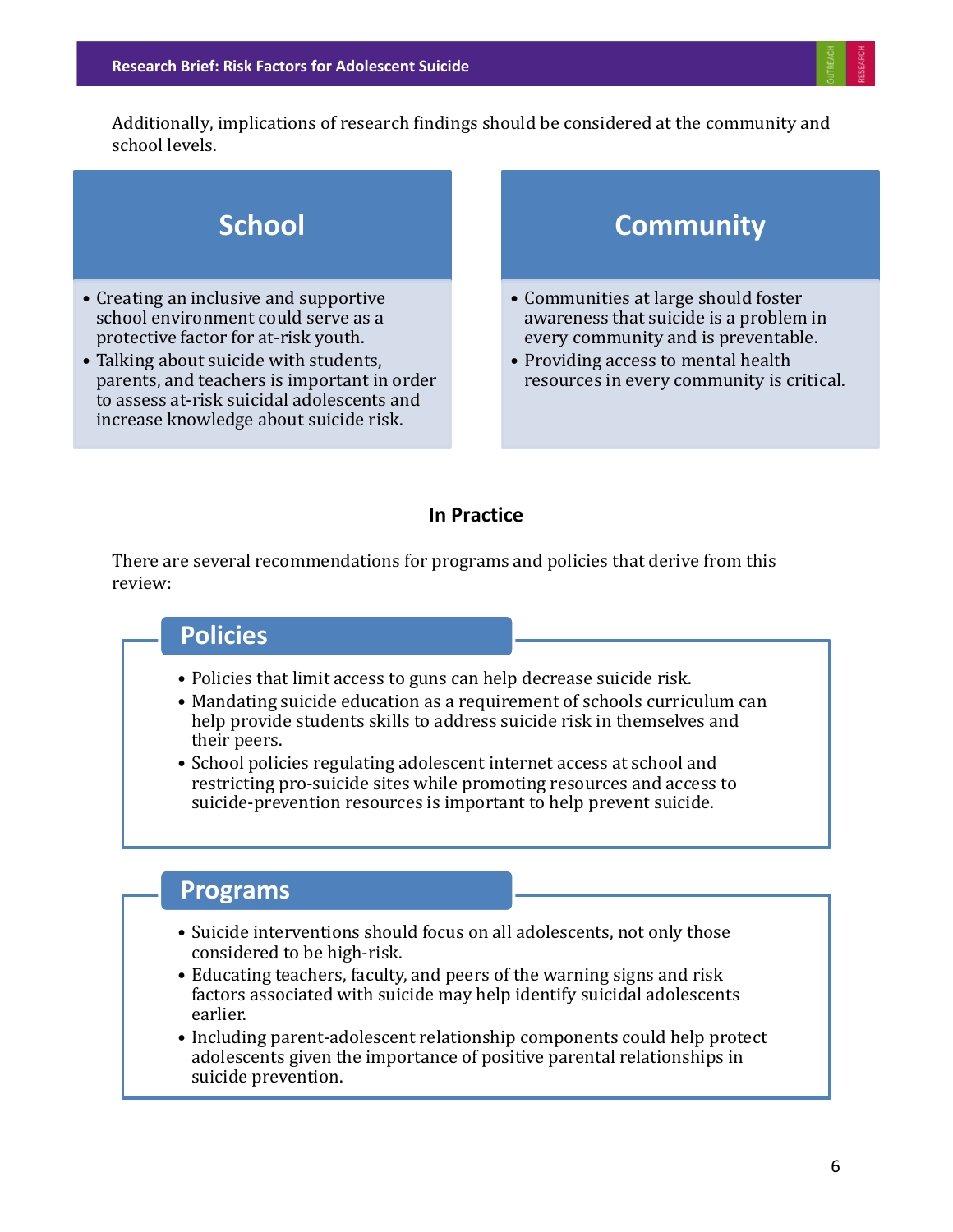# **Summary**

Adolescent suicide is the third leading cause of death for youth ages 15-24. This statistic is disheartening given the fact that suicide is a preventable act. Parents, peers, schools, communities, and policy makers should be aware of potential environmental, biological, and psychological risk factors. Technology may also play a vital role in suicide rates among adolescents. Researchers should continue to investigate potential protective factors in order to develop effective suicide prevention and intervention programs.

# **Additional Resources**



**National Suicide Prevention Lifeline:** 1-800-273-TALK or visit httpui://www.suicidepreventionlifeline.org/



**American Association of Suicidology:**  http://www.suicidology.org/home



**Centers for Disease Control and Prevention, National Center for Injury Prevention and Control:**  http://www.cdc.gov/ViolencePrevention/suicide/index.html

# **References**

- 1. Alao, A. O., Soderberg, M., Pohl, E. L., & Alao, A. L. (2006). Cybersuicide: Review of the role of the internet on suicide. *Cyberpsychology and Behavior, 9,* 489-493.
- 2. Balis, T., & Postolache, T. T. (2008). Ethnic differences in adolescent suicide in the United States. *International Journal of Child Health and Human Development, 1*(3), 281-296.
- 3. Centers for Disease Control and Prevention, National Center for Injury Prevention and Control. Web-based Injury Statistics Query and Reporting System (WISQARS) [online]. (2010). [cited 2012 June 21]. Available from [www.cdc.gov/injury/wisqars/index.html](http://www.cdc.gov/injury/wisqars/index.html)
- 4. Centers for Disease Control and Prevention. Youth risk behavior surveillance— United States, 2011. MMWR. Surveillance Summaries 2012:61 (no.SS-4). Available from www.cdc.gov/mmwr/pdf/ss/ss6104.pdf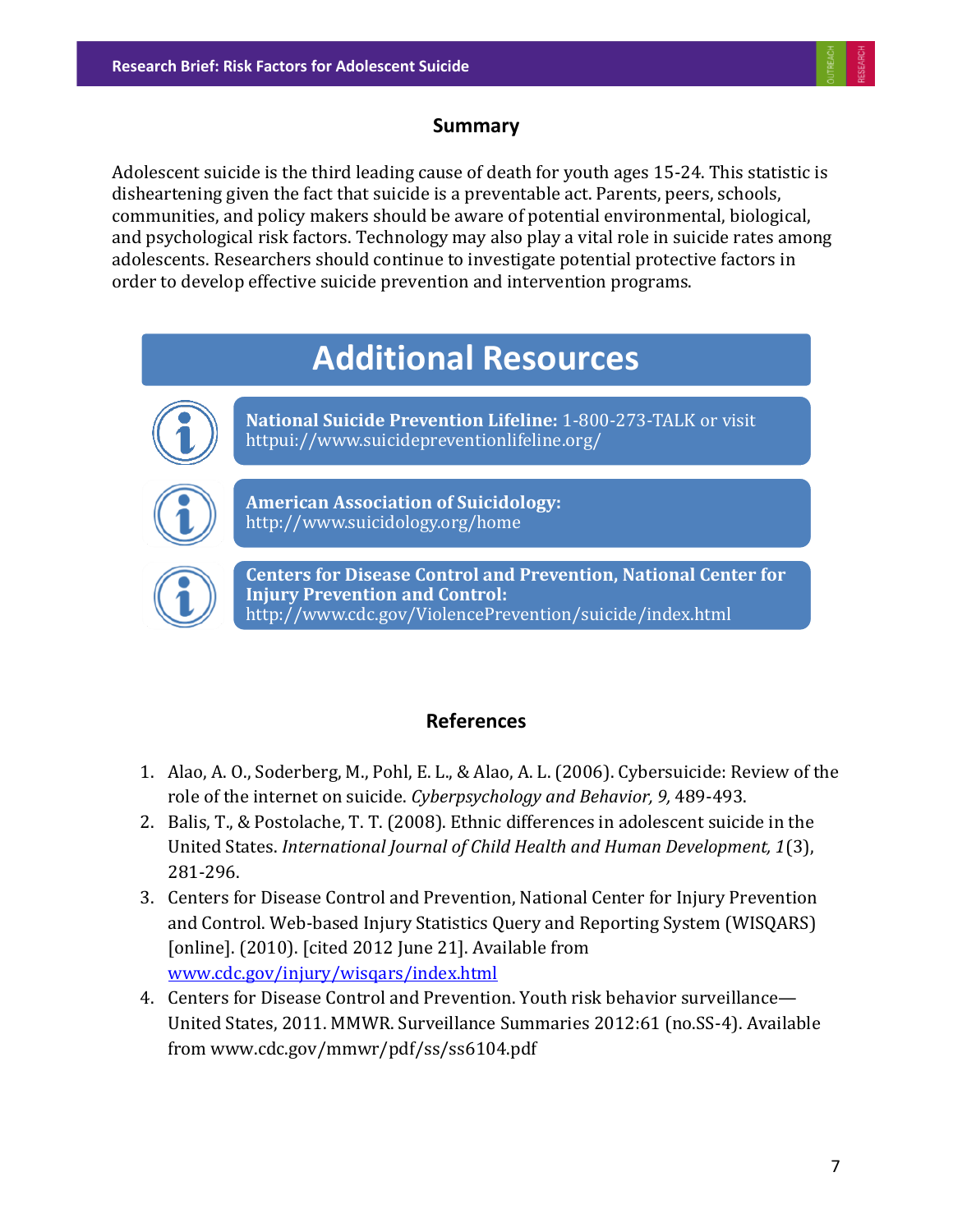- 5. Conner, K. R., & Goldston, D., B. (2005). Rates of suicide among males increase steadily from age 11 to 21: Developmental framework and outline for prevention. *Aggression and Violent Behaviors, 12*, 193-207.
- 6. Goldsmith, S. K., Pellmar, T. C., Kleinman, A.M., and Bunney, W.E. (2002). In S.K. Goldsmith, T.C. Pellmar, A.M. Kleinman & W.E. Bunney (Eds) *Reducing suicide: A national imperative.* Washington, DC: National Academy Press.
- 7. Goldston, D.B., Molock, S.D., Whitback, L.B., Murakami, J.L., Zayas, L.H. & Hall, G.C.N (2008). Cultural considerations in adolescent suicide prevention and psychosocial treatment. *American Psychologist, 63,* 14-31.
- 8. Gould, M. S., Greenberg, T., Velting, D. M., & Shaffer, D. (2003). Youth suicide risk and prevention interventions: A review of the past 10 years. *Journal of the American Academy of Child and Adolescent Psychiatry,* 42, 638-650.
- 9. Gould, M., Wallenstein, S., & Davidson, L. (1989). Suicide clusters: A critical review. *Suicide and Life-Threatening Behavior, 19,* 17-29.
- 10. Gould, M., Wallenstein, S., & Kleinman, M. (1990). Time-space clustering of teenage suicide. *American Journal of Epidemiology, 131,* 71-78.
- 11. Groves, S. A., Stanley, B. H., Sher, L. (2007). Ethnicity and the relationship between adolescent alcohol use and suicidal behavior. *International Journal of Adolescent Medicine and Health*, *19*(1), 19–25.
- 12. Hoberman, H. M., & Garfinkel, B. D. (1988). Completed suicide in children and adolescents. *Journal of the American Academy of Child and Adolescent Psychiatry, 27*, 689-695.
- 13. Kidd, S., Henrich, C. C., Brookmeyer, K. A., Davidson, L., King, R. A., & Shahar, G. (2006). The social context of adolescent suicide attempts: Interactive effects of parent, peer, and school social relations. *Suicide & Life - Threatening Behavior, 36*(4), 386-395.
- 14. Kuhlberg, J.A., Peña, J.B., Zayas, L.H. (2010). Familism, Parent-adolescent conflict, self-esteem, internalizing behaviors and suicide attempts among adolescent Latinas. *Child Psychiatry and Human Development, 41,* 425-440.
- 15. Marttunen, M., J., Aro, H., & Lonnqvist, J. K. (1993). Precipitant stressors in adolescent suicide. *Journal of the American Academy of Child and Adolescent Psychiatry, 32,* 1178-1183.
- 16. Mazza, J. J. (2000). The relationship between posttraumatic stress symptomatology and suicidal behavior in school-based adolescents. *Suicide Life Threatening Behavior, 30*(2), 91–103
- 17. Mazza, J. J. (2006). Youth suicidal behavior: A crisis in need of attention. In F. A. Villarruel & Luster, T. (Eds). *Adolescent Mental Health* (pp. 156-177). Greenwood Publishing Group.
- 18. Perkins, D.F., & Hartless, G. (2002). An ecological risk-factor examination of suicidal ideation and behavior of adolescents. *Journal of Adolescent Research, 17*, 3-26